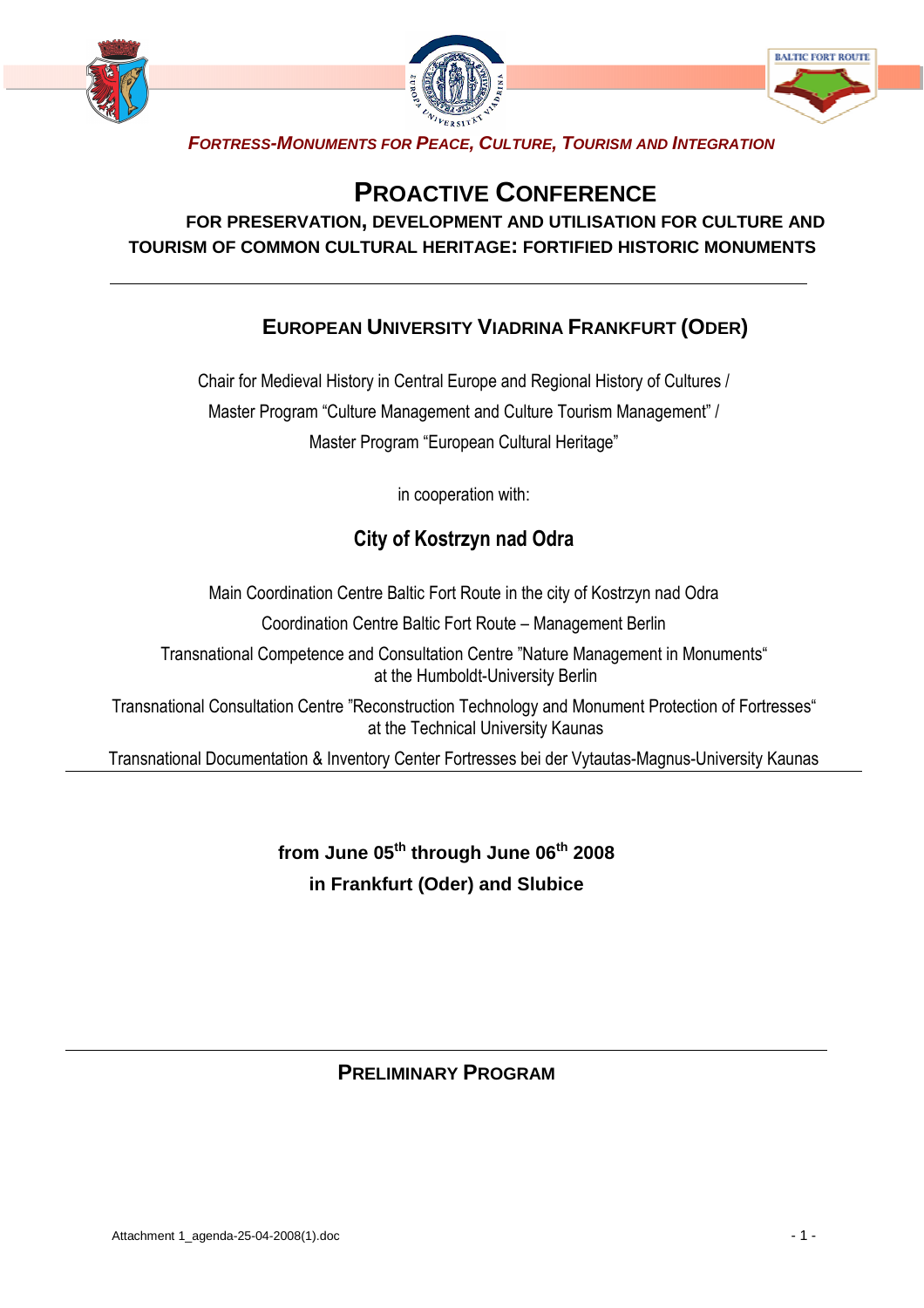





## **JUNE 05TH 2008:**

#### **SUBJECT: HISTORIC FORTIFIED MONUMENTS IN GERMANY AND POLAND — COMMON RESPONSIBILITY AND UNIFIED STRATEGY FOR A NATIONAL AND EUROPEAN CULTURAL HERITAGE**

Dimensions and identification, regional identity, condition, practical experiences and utilization for culture and tourism.

| 09:30-09.40 | Welcome and opening                                                                                                                                                                                                                      |                                                                                                                                                                                       |
|-------------|------------------------------------------------------------------------------------------------------------------------------------------------------------------------------------------------------------------------------------------|---------------------------------------------------------------------------------------------------------------------------------------------------------------------------------------|
| 09:40-10.00 | <b>Words of Greeting</b>                                                                                                                                                                                                                 | President Viadrina,<br>Mayor City of Kostrzyn                                                                                                                                         |
| 10:00-10.30 | Opening speech:<br>The Polish-German Cultural Heritage of "Historic Fortifications"<br>Its Importance for the Establishment of a Regional Identity and<br>Attractiveness, As Well As the Challenge for a German-Polish<br>Collaboration. | Prof. ASP Jerzy Stiller,<br>President Towarzystwa<br>Przyjaciól Fortifykacji (TPF)<br>Poland, Poznan<br>Dr. Matthias Schneider,<br><b>President INTERFEST</b><br>Germany, Saarbrücken |
| 10:30-10.50 | Fortress Kostrzyn-Victim of History, Example of a Common<br>Responsibility and Tasks of a Transnational Collaboration                                                                                                                    | Dr. Andrzej Kunt, Mayor of<br>the city Kostrzyn nad Odra                                                                                                                              |
| 10:50-11.15 | <b>Break</b>                                                                                                                                                                                                                             |                                                                                                                                                                                       |
| 11:15-11.30 | The Interaction of National and International Institutions and<br>Perspectives for International Partnerships and Forms of<br>Cooperation.                                                                                               | Dr.-Ing. Hans-Rudolf<br>Neumann, Coordination<br>Centre BFR Berlin                                                                                                                    |
| 11:30-11.45 | <b>ICOFORT-International Scientific Committee on Fortifications</b><br>and Military Heritage                                                                                                                                             | Lidia Klupsz, President of<br>ICOFORT, Warsaw (inquired)                                                                                                                              |
| 11.45-12.00 | IFC-The International Fortress Council as European<br>representative of national organisations in the field of fortresses                                                                                                                | Carlos Scheltema, Architect,<br><b>General Secretary IFC</b>                                                                                                                          |
| 12.00-12.15 | Cultural Assets as Destinations of Culture-Checklists for<br><b>Market Success</b>                                                                                                                                                       | Prof. Dr. Andrea Hausmann /<br>Jana Körner<br>European-University Viadrina                                                                                                            |
| 12.15-12.35 | Cultural Route Baltic Fort Route-proactive project for trans-<br>national cooperation in preservation and utilization of fortresses<br>as cultural monuments                                                                             | Hartmut Röder, Coordination<br>Centre BFR Berlin                                                                                                                                      |
| 12.35-13.00 | European Strategies on the Development of Cultural Routes in<br><b>Consideration of the Culture Route "Fortresses"</b>                                                                                                                   | Sorina Capp, European<br>Institute of Cultural Routes,<br>Luxemburg                                                                                                                   |
| 13.00-14.00 | Lunch / Press Conference                                                                                                                                                                                                                 |                                                                                                                                                                                       |
| 14:00-18:00 | Practical experiences and exchange of experiences in parallel<br>workgroups:                                                                                                                                                             |                                                                                                                                                                                       |
|             | WG I:<br><b>Strategies of Transnational Cultural Routes and</b><br>Development Impetuses for Fortified Monuments in<br><b>Germany and Poland (lectures and discussions)</b>                                                              | Coordinator:<br>Jana Körner,<br>Hartmut Röder                                                                                                                                         |
| 14.00-14.45 | Poland—the Largest Fortified Open-Air Museum Under the<br>Aspect of Culture and Tourism Development                                                                                                                                      | Dr. Armin Mikos von<br>Rohrscheidt, KulTour.Pl,<br>Poznan                                                                                                                             |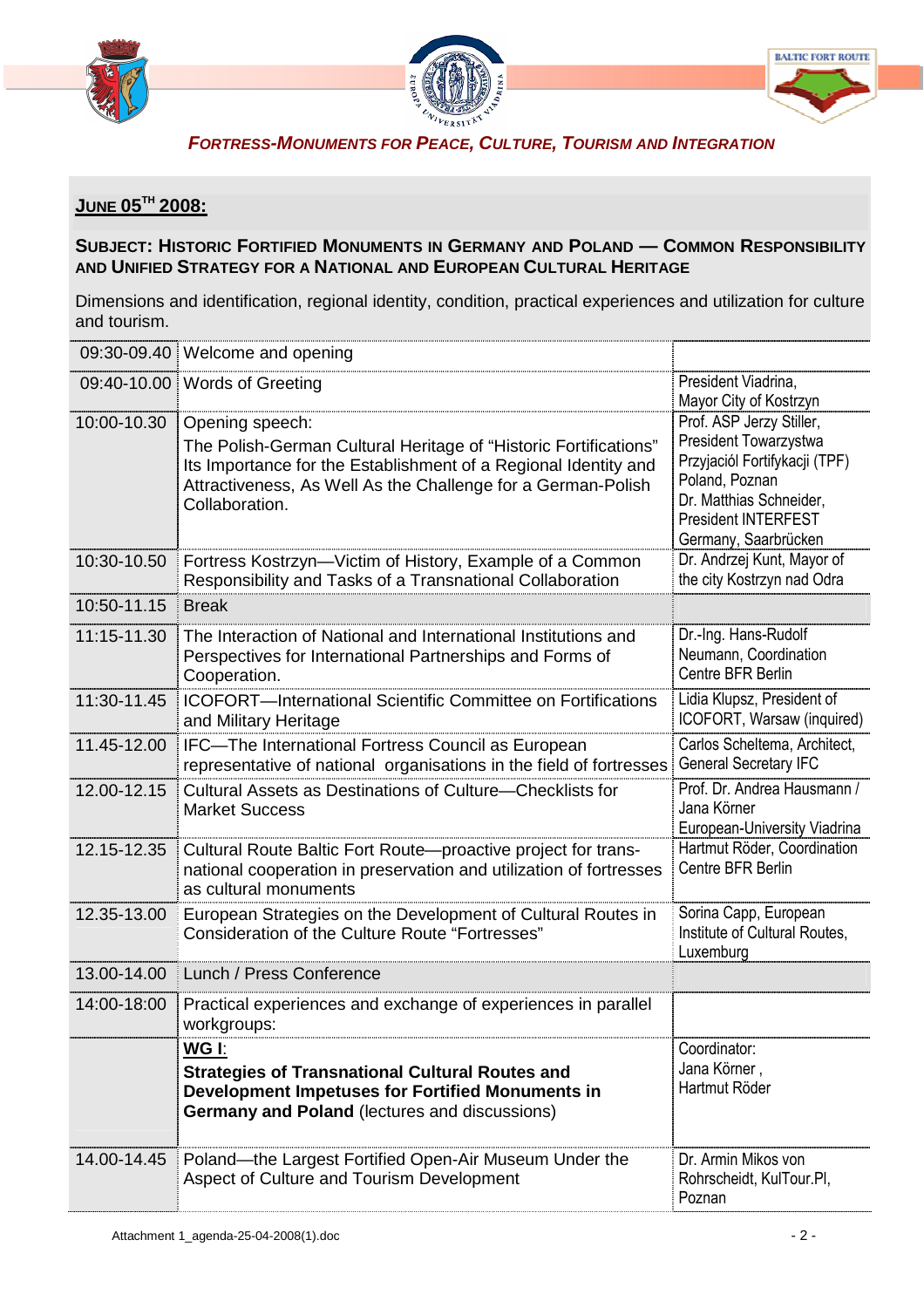



| 14.45-15.30 | The Culture Route Fortresses and Fortified Cities-A Chance<br>to Preserve and Utilize Major Fortresses?                                                                                                                                                                                                      | Dr.-Ing. Hans-Rudolf<br>Neumann, BFR Berlin                                                                                     |
|-------------|--------------------------------------------------------------------------------------------------------------------------------------------------------------------------------------------------------------------------------------------------------------------------------------------------------------|---------------------------------------------------------------------------------------------------------------------------------|
| 15.30-16.15 | Fortifications of Modern Times as Destinations for Culture<br>Tourism: Transnational Development of Tourism in the<br>SaarLorLux Region (working title)                                                                                                                                                      | Dr. Anja Reichert, University<br>Trier (inquired)                                                                               |
| 16.15-16.45 | <b>Break</b>                                                                                                                                                                                                                                                                                                 |                                                                                                                                 |
| 16.45-17.30 | Cooperative Development Impetuses in the Silesian Saxon<br>Border Region, Exemplifying Świdnica, Klodzko, Srebrna Gora,<br>Torgau, Erfurt and Königstein                                                                                                                                                     | Marek Janikowski,<br>Srebrna Gora<br>Karsten Grobe, Erfurt<br>Dr. Angelika Taube,<br>Königstein<br>Dr. Michael Reiniger, Torgau |
| 17.30-18.00 | Cross-Border Initiatives on Both Sides of the Oder Exemplifying<br>Kostrzyn nad Odra                                                                                                                                                                                                                         | Agnieszka Zurawska-Tatala,<br>Kostrzyn nad Odra,<br>Andreas Werk, Fort Gorgast                                                  |
|             | <u>WG II:</u>                                                                                                                                                                                                                                                                                                | Coordinator:                                                                                                                    |
|             | Consolidation of the German-Polish Collaboration, Integration<br>in Transnational Forms of Cooperation and Establishment of<br>Instruments for a Unified Preservation, Development, and<br>Utilization of Fortified Monuments for Culture and Tourism in<br>Germany and Poland<br>(lectures and discussions) | Prof. Dr.-Ing. Paul Zalewski<br>Dr.-Ing. Hans-Rudolf<br>Neumann                                                                 |
| 14.00-14.30 | Presentation of the Work in Thorn: Need for Action, Realization,<br>and Deficits, Exemplified by a World Heritage Site (working title)                                                                                                                                                                       | Lech Narebski, curator of the<br>city Torun                                                                                     |
| 14.30-15.00 | Presentation of the Work in Silesia: Need for Action,<br>Realization, and Deficits, Under Consideration of the<br>Transnational Cooperation with the Czech Republic and<br>Germany (working title).                                                                                                          | Dr.-Ing. Maciej Malachowicz,<br><b>Technical University Wroclaw</b>                                                             |
| 15.00-15.30 | Presentation of the Work in Modlin: Need for Action,<br>Realization, and Deficits (working title)                                                                                                                                                                                                            | Dr.-Ing. Marcin Gorski,<br><b>Technical University Warsaw</b>                                                                   |
| 15.30-16.00 | <b>Break</b>                                                                                                                                                                                                                                                                                                 |                                                                                                                                 |
| 16.00-16.45 | Need for Action and Fields of Action for Cooperation in<br>Preservation and Development of Fortifications as Cultural Sites                                                                                                                                                                                  | Dr. habil. Frank Riesbeck,<br>Humboldt-University Berlin                                                                        |
| 16.45-17.30 | Dealing with Fortresses in Line With Generally Accepted<br>Conservation Practices. State of Research, Results and<br>Perspectives.                                                                                                                                                                           | Ramona S. Dornbusch,<br>European-University Viadrina,<br>Dr. Grzegorz Podruczny,<br>Adam-Mickiewicz-University                  |
|             |                                                                                                                                                                                                                                                                                                              | Poznan                                                                                                                          |